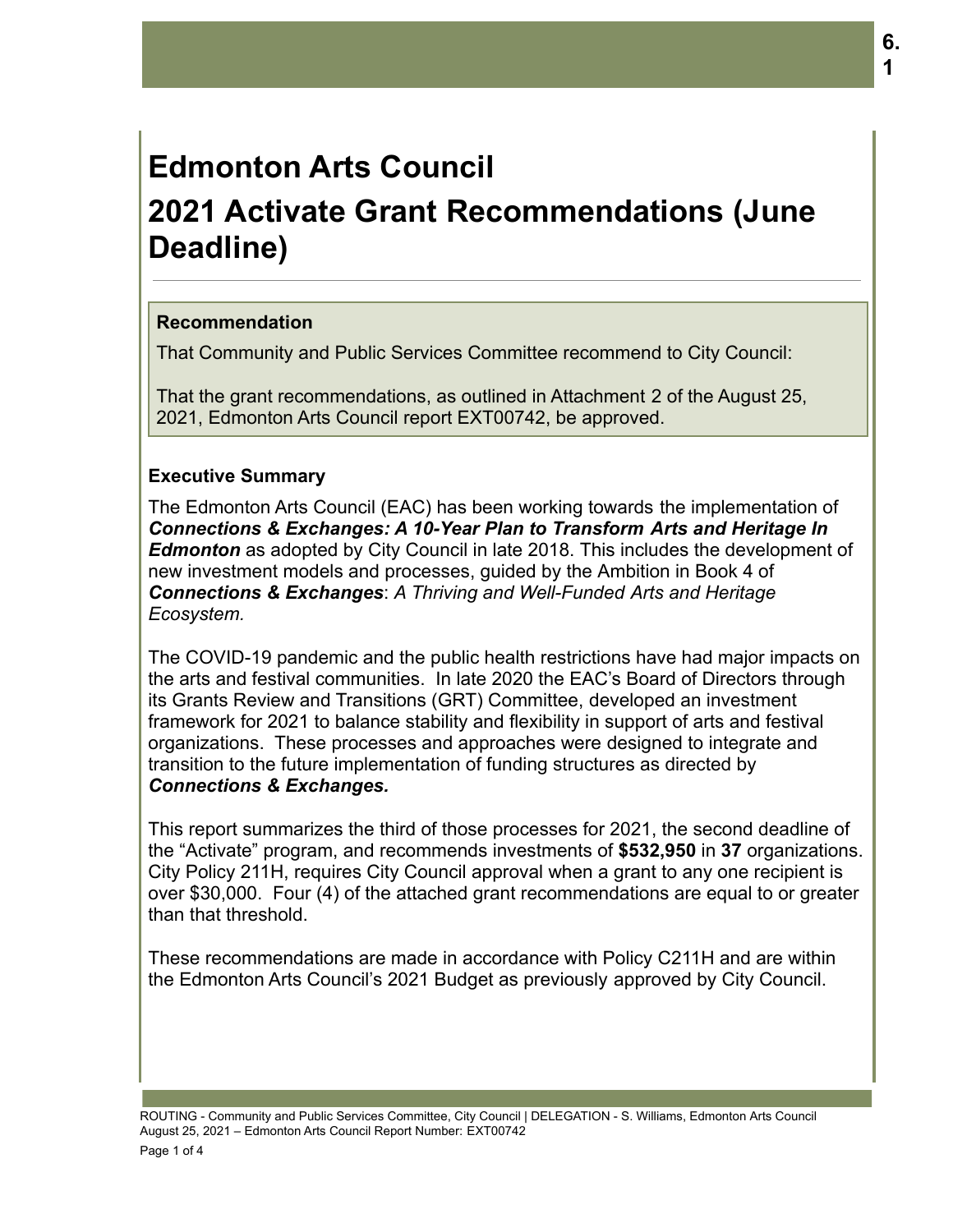## **Report**

**Background** 

- For more than 20 years the EAC has managed various grant programs that support the Arts and Festival communities on behalf of the City of Edmonton.
- As part of the implementation of the *Connections & Exchanges* plan (see CR\_6355 from October 2018) new and revised structures are replacing those historical programs.
- Adjustments to that implementation work were needed to respond to the impacts of COVID-19, while continuing the transition towards the future granting structures outlined in Book 4 of *Connections & Exchanges*.
- The EAC Board and its Grants Review and Transition Committee developed a framework to support Arts and Festival organizations for 2021. The framework was built with the future in mind, based on balancing stability and flexibility in the short-term to enable the sector to manage through the current COVID-19 pandemic.
- This report summarizes the second round of the Activate pillar of that framework, which responds to organizations that are working to their mandates in 2021.
- Activate was built specifically to provide an investment structure that could respond to organizations that are active and resilient through the COVID-19 restrictions.
- This is the second of two deadlines for Activate. The first was reported to City Council in April of 2021 (see report EXT00550).
- The Sustain Pillar was reported to City Council in March of 2021 (see report EXT00257)
- The third Invent and Adapt pillar also provides opportunities for the EAC to support organizations in 2021, as they seek to maintain and create new capacities, innovate, and build resilience.

Activate Investment Process

- Forty (40) eligible applications were received at the June 15, 2021 deadline.
- Applicants were asked to summarize their mandates and goals, and describe their plans for pursuing those goals in 2021. This included specific questions about planning and consideration of COVID-19, and the impact of health restrictions on the work of the applicant.
- Six peer assessors were recruited to review the applications.
- After reading the applications, assessors met over the course of several virtual meetings to discuss and refine their responses. That process concluded in mid-July.
- Broad categories and themes emerged from the assessment that were used by the EAC staff to draft granting recommendations, also considering the applicant's granting history with the EAC. See Attachment 1 for more details and discussion.
- The EAC's Grants Review and Transitions Committee reviewed and recommended the outcomes to the EAC Board.
- The Edmonton Arts Council Board reviewed and accepted those recommendations via a virtual process in the first week of August, 2021.
- Applicants were notified of the recommendations.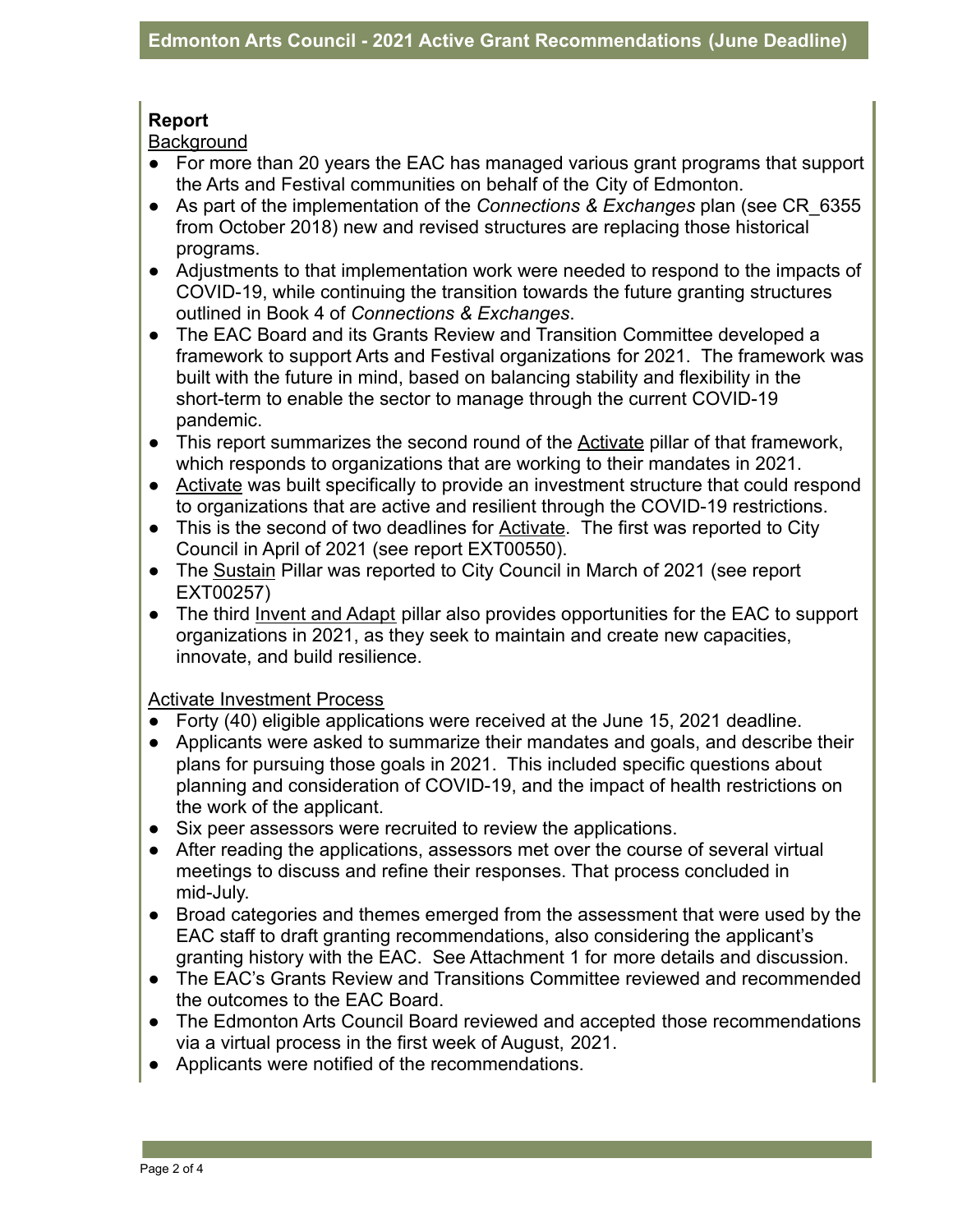- Thirty-seven (37) organizations are recommended for a total of up to **\$532,950**, listed in Attachment 2.
- Two (2) of the recommended grants are to new applicants that have not been supported by the EAC previously.
- The Edmonton Arts Council will continue to offer specific capacity, and change-capital support in accordance with Actions outlined in Book 4 of Connections & Exchanges, particularly to those that are not recommended for this specific support.

#### **Corporate Outcomes and Performance Management**

These recommendations are specifically relevant to the Connections & Exchanges plan:

- Aim: New and existing arts and heritage organizational capacity enables innovation and builds resilience in the sector.
- Action: Build funding mechanisms for arts and festival organziations with an emphasis on: (…) Annual programming grants.

These recommendations are specifically relevant to the City Plan:

- 6.0: Edmonton is where creative spaces emerge and arts, design and culture flourish.
	- $\circ$  6.2.1.1: Provide and enable a variety of arts programming and spaces city wide.

| <b>Corporate Outcome(s):</b>                                                                             |                                                                                               |                                                                                                                                                                                                                                                                                         |                |
|----------------------------------------------------------------------------------------------------------|-----------------------------------------------------------------------------------------------|-----------------------------------------------------------------------------------------------------------------------------------------------------------------------------------------------------------------------------------------------------------------------------------------|----------------|
| Outcome(s)                                                                                               | Measure(s)                                                                                    | Result(s)                                                                                                                                                                                                                                                                               | Target(s)      |
| Connections & Exchanges<br>Ambition Book 4:<br>A Thriving and Well Funded Arts<br>and Heritage Ecosystem | Number of<br>Organizations<br>is one of the<br>measures in the<br>framework                   | This report recommends<br>support to 37 Organizations.<br>The overall number of<br>organizations the EAC<br>supports in 2021 will be lower<br>than previous years due to<br>the pandemic.                                                                                               | Not applicable |
| <b>Connect Edmonton:</b><br>Healthy City / Personal Wellness /<br>Arts and Culture                       | Percentage of<br>Edmontonians who<br>indicate they<br>attended arts or<br>cultural activities | 90%<br>City of Edmonton Community<br>Perception Survey (2019)<br>A 2015/16 Economic Impact<br>Study estimated 3.9 million<br>attendees at arts events in<br>Edmonton annually.<br>The pandemic restrictions<br>have drastically reduced<br>opportunities to attend these<br>activities. | Not applicable |